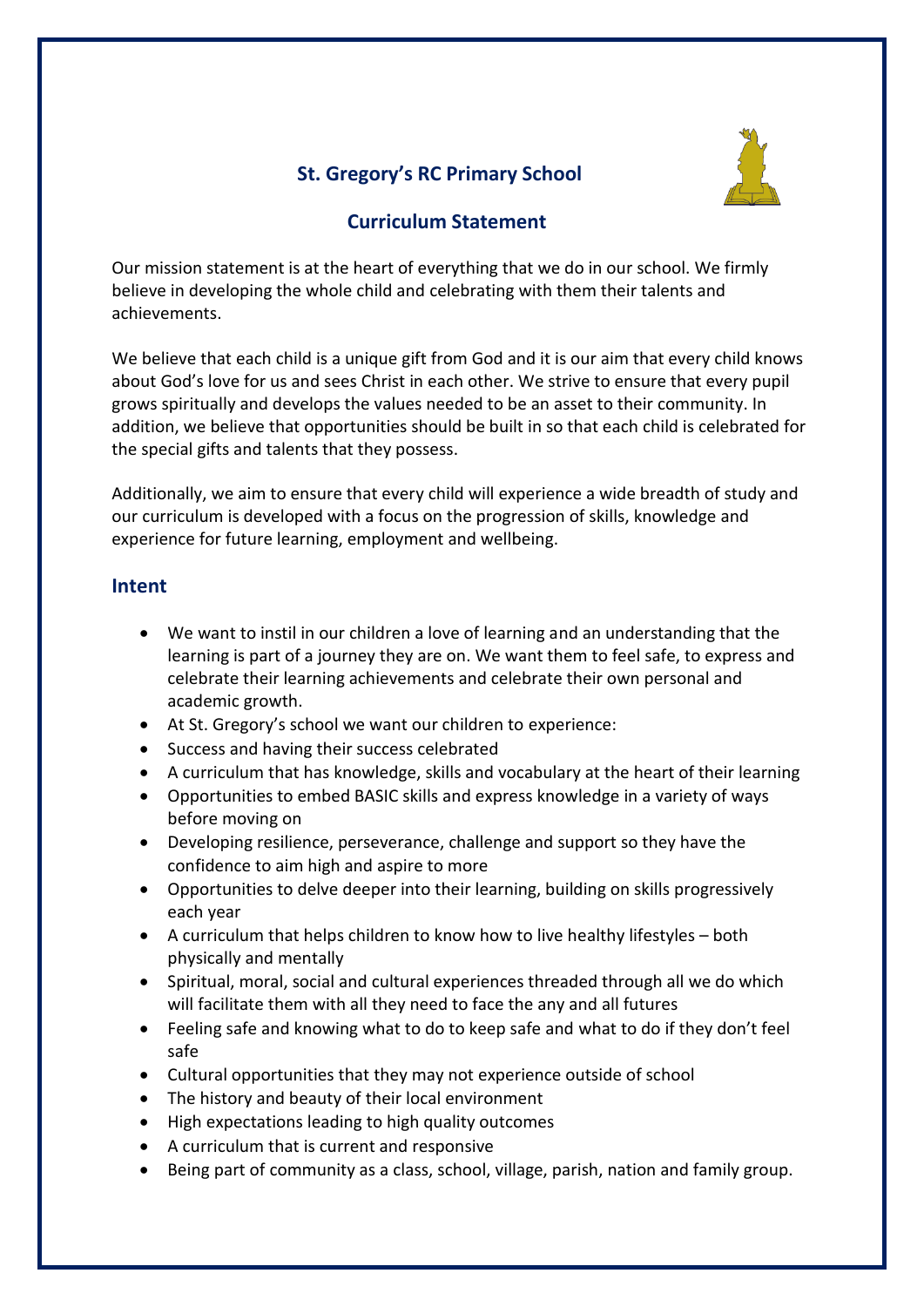The curriculum is coherently planned and sequenced towards cumulatively sufficient knowledge and skills for future learning and employment.

Cultural capital gives our pupils the background knowledge required to be thoughtful and informed members of our community who understand and believe in British Values.

The curriculum has been adapted, designed or developed to be ambitious and meet the needs of all pupils, including those with SEND, developing their knowledge, skills and abilities to apply what they can do and what they know with increasing fluency and independence.

Pupils in all year groups study the full curriculum. Staff aim to ensure that all children's skills and talents are incorporated into the provision, enabling every child to have the chance to shine and achieve highly. Where necessary this is supported through external specialists.

### **Implementation**

All staff work together and receive appropriate professional development to ensure that they have excellent subject knowledge.

Lessons are planned so that subject matter is clearly presented; this facilitates relevant and appropriate discussion about the subject matter being taught. Teachers continually check pupils understanding, identifying misconceptions quickly and provide clear and direct feedback. They respond and adapt their teaching to meet the needs of their pupils.

Teachers plan lessons to enable pupils to remember long term the content being taught and to enable them to apply new knowledge into larger ideas.

The classroom environment focuses on pupils. All teaching resources are selected to inspire and meet the learning needs of all children.

The work planned is appropriately challenging for all pupils and matches the aims of the curriculum in being sequenced towards cumulatively sufficient knowledge.

Reading is always a top priority as it enables all pupils to access the full curriculum on offer. Class teachers monitor the reading curriculum to ensure development of fluency, enjoyment and confidence in reading. Ongoing assessment ensures gaps are addressed quickly and effectively for all pupils. Reading books are matched closely to the phonics knowledge pupils are taught when they are learning to read.

Teaching staff in Early Years and Key Stage One devote time and effort to ensure that their pupils gain phonics knowledge and language comprehension necessary to read, and the skills to communicate, giving them the foundations for future learning.

Ongoing assessment is well used by teachers and leaders to check understanding, inform teaching and enable children to use knowledge fluently.